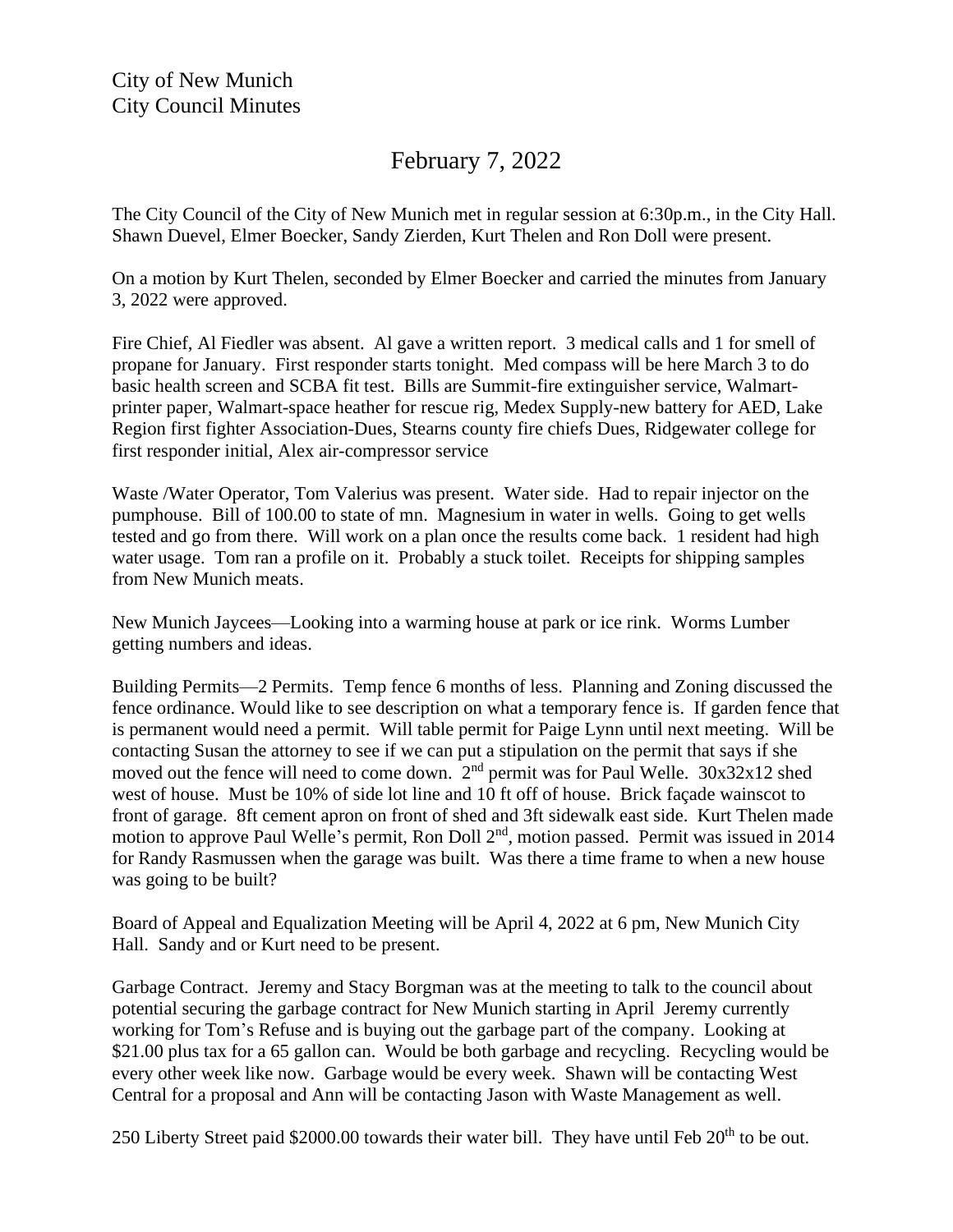Letters are going to be sent out again for all past due customers on water and sewer bills.

Mayor Shawn Duevel has had a few calls on Munich Acres. Supplies are finally in and Roger Boecker will start to install the water and sewer piping when the weather gets better.

On a motion by Sandy Zierden seconded by Kurt Thelen and carried the following bills were approved.

| <b>ALBANY MUTUAL TELEPHONE</b>          | 129.36  |
|-----------------------------------------|---------|
| ALEX AIR APPARTUS                       | 880.01  |
| <b>ALLEN FIEDLER</b>                    | 196.03  |
| <b>ANN PIOTROWSKI</b>                   | 1000.00 |
| <b>BACKWOODS PLUMBING &amp; HEATING</b> | 6081.94 |
| <b>BADGER METER</b>                     | 17.67   |
| DEPARTMENT OF NATURAL RESOURCES         | 242.18  |
| <b>EFTPS</b>                            | 480.98  |
| <b>GERALD REVERMANN</b>                 | 70.00   |
| <b>GERALD REVERMANN</b>                 | 30.00   |
| <b>GOPHER STATE ONE CALL</b>            | 10.80   |
| HAWKINS, INC                            | 1011.12 |
| IMMACULATE CONCEPTION CHURCH            | 150.00  |
| <b>JIM RIELAND</b>                      | 160.00  |
| JOVANOVICH, KADLEC AND ATHMANN P.A.     | 382.50  |
| LAKE REGION FIREFIGHTERS ASSOCIATION    | 40.00   |
| MINNESOTA REVENUE                       | 42.19   |
| <b>OAK ELECTRIC</b>                     | 1182.90 |
| PERA                                    | 325.42  |
| <b>RAHN'S OIL &amp; PROPANE</b>         | 149.24  |
| RIDGEWATER COLLEGE                      | 500.00  |
| <b>R-WAY PUMPING INC</b>                | 4730.00 |
| <b>STACY FUNK</b>                       | 200.00  |
| <b>STAR PUBLICATIONS</b>                | 54.60   |
| STATE OF MN DEPARTMENT PUBLIC SAFETY    | 100.00  |
| STEARNS COUNTY FIRE CHIEFS ASSOCIATION  | 15.00   |
| <b>SUMMIT COMPANIES</b>                 | 201.50  |
| <b>TOM VALERIUS</b>                     | 777.00  |
| <b>TOM VALERIUS</b>                     | 547.50  |
| <b>TOM VALERIUS</b>                     | 103.05  |
| <b>WASTE MANAGEMENT</b>                 | 74.68   |
| <b>WORMS LUMBER &amp; READY MIX</b>     | 1514.60 |
| <b>XCEL ENERGY</b>                      | 1951.73 |